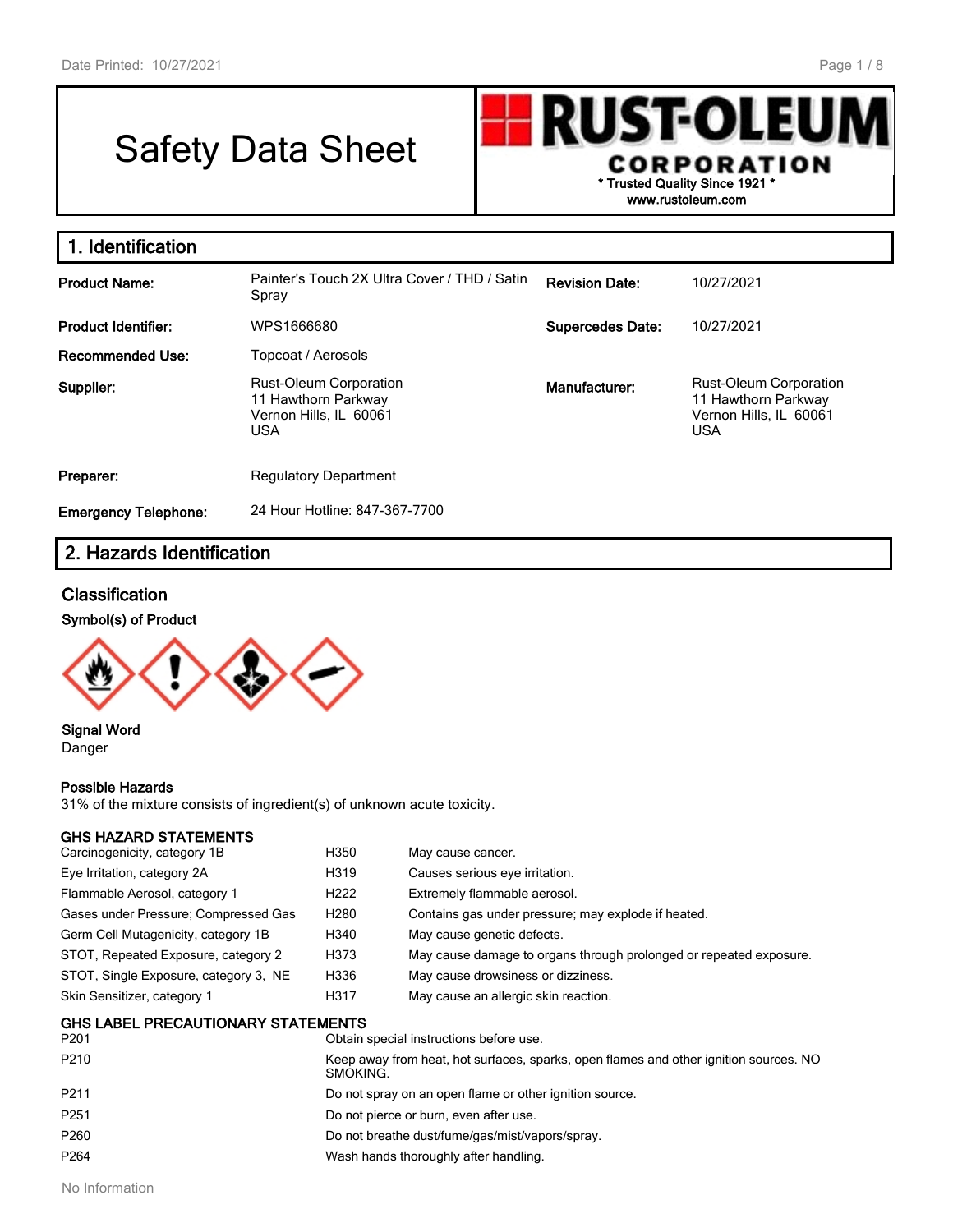| Page 2/8                                                                                                                            |
|-------------------------------------------------------------------------------------------------------------------------------------|
| Use only outdoors or in a well-ventilated area.                                                                                     |
| Contaminated work clothing should not be allowed out of the workplace.                                                              |
| Wear protective gloves/protective clothing/eye protection/face protection.                                                          |
| IF ON SKIN: Wash with plenty of soap and water.                                                                                     |
| IF INHALED: Remove person to fresh air and keep comfortable for breathing.                                                          |
| IF IN EYES: Rinse cautiously with water for several minutes. Remove contact lenses, if present<br>and easy to do. Continue rinsing. |
| IF exposed or concerned: Get medical advice/attention.                                                                              |
| Call a POISON CENTER or doctor/physician if you feel unwell.                                                                        |
| For specific treatment see label.                                                                                                   |
| If skin irritation or rash occurs: Get medical advice/attention.                                                                    |
| If eye irritation persists: Get medical advice/attention.                                                                           |
| Store in a well-ventilated place. Keep container tightly closed.                                                                    |
| Store locked up.                                                                                                                    |
| Protect from sunlight. Store in a well-ventilated place.                                                                            |
| Protect from sunlight. Do not expose to temperatures exceeding 50°C / 122°F.                                                        |
| Dispose of contents/container in accordance with local, regional and national regulations.                                          |
|                                                                                                                                     |

#### **GHS SDS PRECAUTIONARY STATEMENTS**

P363 Wash contaminated clothing before reuse.

## **3. Composition / Information on Ingredients**

## **HAZARDOUS SUBSTANCES**

| <b>Chemical Name</b>                   | CAS-No.        | <b>Wt.%</b><br>Range | <b>GHS Symbols</b>    | <b>GHS Statements</b>    |
|----------------------------------------|----------------|----------------------|-----------------------|--------------------------|
| Acetone                                | 67-64-1        | 25-50                | GHS02-GHS07           | H225-319-332-336         |
| Propane                                | 74-98-6        | 10-25                | GHS04                 | H <sub>280</sub>         |
| <b>Titanium Dioxide</b>                | 13463-67-7     | 10-25                | GHS08                 | H351                     |
| Aliphatic Hydrocarbon                  | 64742-89-8     | $2.5 - 10$           | GHS08                 | H304-340-350             |
| <b>Hydrotreated Light Distillate</b>   | 64742-47-8     | $2.5 - 10$           | GHS08                 | H304                     |
| Naphtha, Petroleum, Hydrotreated Light | 64742-49-0     | $2.5 - 10$           | GHS08                 | H304                     |
| n-Butane                               | 106-97-8       | $2.5 - 10$           | GHS04                 | H <sub>280</sub>         |
| n-Butyl Acetate                        | 123-86-4       | $2.5 - 10$           | GHS02-GHS07           | H226-336                 |
| <b>Hydrous Magnesium Silicate</b>      | 14807-96-6     | $2.5 - 10$           | Not Available         | Not Available            |
| Xylenes (o-, m-, p- Isomers)           | 1330-20-7      | $2.5 - 10$           | GHS02-GHS07           | H226-315-319-332         |
| <b>Titanium Dioxide</b>                | 1317-80-2      | $2.5 - 10$           | Not Available         | Not Available            |
| 1-Methoxy-2-Propyl Acetate             | 108-65-6       | $2.5 - 10$           | GHS02-GHS07           | H226-332                 |
| <b>Barium Sulfate</b>                  | 7727-43-7      | $2.5 - 10$           | GHS07                 | H332                     |
| Dimethyl Carbonate                     | 616-38-6       | $1.0 - 2.5$          | GHS02-GHS06           | H225-331                 |
| Solvent Naphtha, Light Aromatic        | 64742-95-6     | $1.0 - 2.5$          | GHS07-GHS08           | H304-332                 |
| Propylene Glycol Monobutyl Ether       | 5131-66-8      | $1.0 - 2.5$          | GHS07                 | H302-315-319             |
| Pigment Yellow 83                      | 5567-15-7      | $1.0 - 2.5$          | GHS07                 | H302                     |
| Ethylbenzene                           | $100 - 41 - 4$ | $1.0 - 2.5$          | GHS02-GHS07-<br>GHS08 | H225-304-332-373         |
| 1,2,4-Trimethylbenzene                 | 95-63-6        | $1.0 - 2.5$          | GHS02-GHS07-<br>GHS08 | H226-304-315-319-332-335 |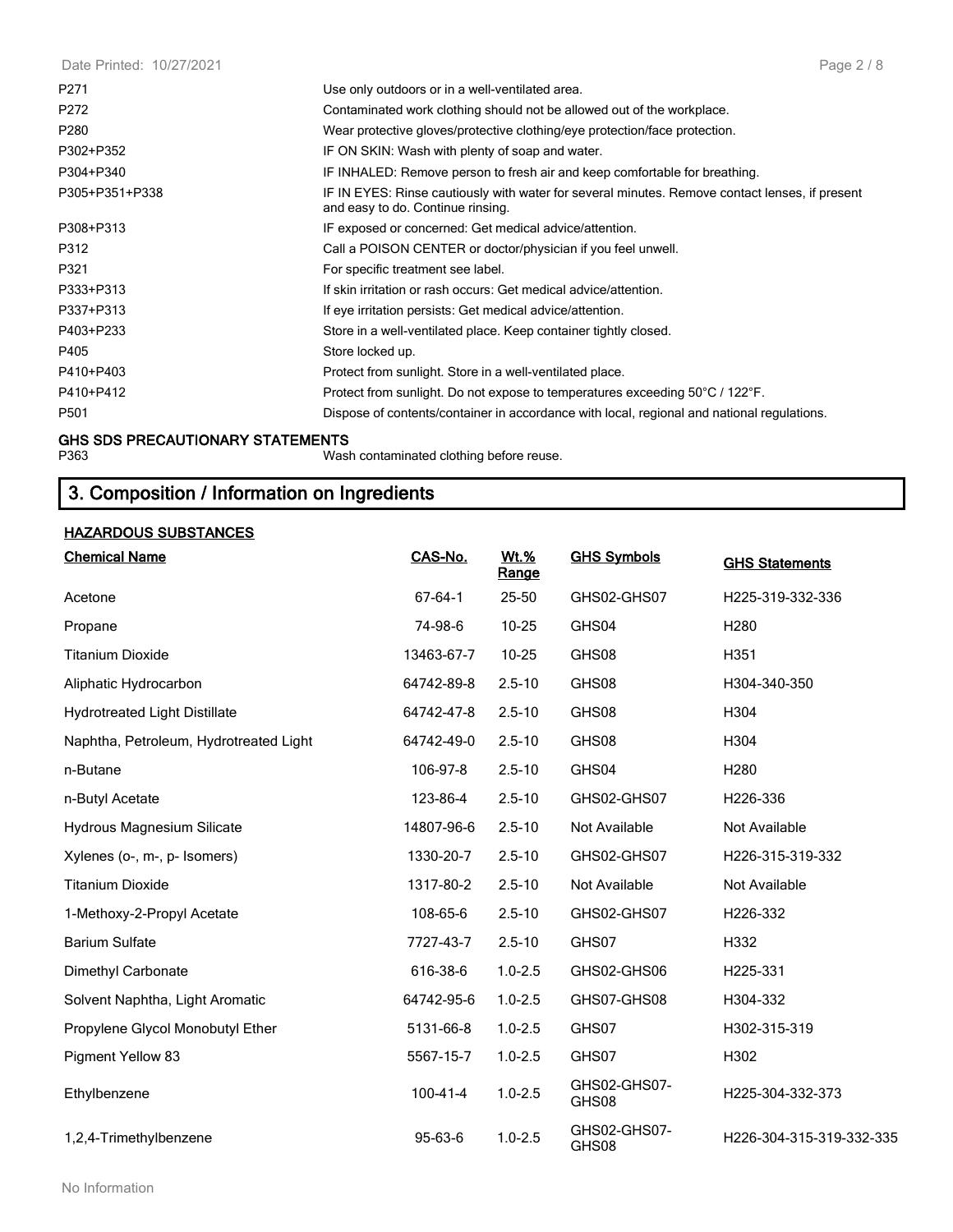Date Printed: 10/27/2021

| Ethyl 3-Ethoxypropionate | 763-69-9  | $1.0 - 2.5$ | GHS06                       | H <sub>331</sub>                             |
|--------------------------|-----------|-------------|-----------------------------|----------------------------------------------|
| Carbon Black             | 1333-86-4 | $1.0 - 2.5$ | Not Available               | Not Available                                |
| n-Heptane                | 142-82-5  | $0.1 - 1.0$ | GHS02-GHS07-<br>GHS08       | H225-304-315-336                             |
| Octane                   | 111-65-9  | $0.1 - 1.0$ | GHS02-GHS07-<br>GHS08       | H <sub>225</sub> -304-315-336                |
| <b>Stoddard Solvent</b>  | 8052-41-3 | $0.1 - 1.0$ | GHS06-GHS08                 | H304-331-372                                 |
| Methyl Ethyl Ketoxime    | 96-29-7   | $0.1 - 1.0$ | GHS05-GHS06-<br>GHS07-GHS08 | H302-312-315-317-318-331-336<br>-350-370-373 |

## **4. First-Aid Measures**

**FIRST AID - EYE CONTACT:** Immediately flush eyes with plenty of water for at least 15 minutes holding eyelids open. Get medical attention. Do NOT allow rubbing of eyes or keeping eyes closed.

**FIRST AID - SKIN CONTACT:** Wash skin with soap and water. Remove contaminated clothing. Get medical attention if irritation develops or persists.

**FIRST AID - INHALATION:** Remove to fresh air. If not breathing, give artificial respiration. If breathing is difficult, give oxygen. Get immediate medical attention. Do NOT use mouth-to-mouth resuscitation. If you experience difficulty in breathing, leave the area to obtain fresh air. If continued difficulty is experienced, get medical assistance immediately.

**FIRST AID - INGESTION:** Aspiration hazard: Do not induce vomiting or give anything by mouth because this material can enter the lungs and cause severe lung damage. Get immediate medical attention. If swallowed, get medical attention.

## **5. Fire-Fighting Measures**

**EXTINGUISHING MEDIA:** Alcohol Film Forming Foam, Carbon Dioxide, Dry Chemical, Dry Sand, Water Fog

**UNUSUAL FIRE AND EXPLOSION HAZARDS:** FLASH POINT IS LESS THAN 20°F. EXTREMELY FLAMMABLE LIQUID AND VAPOR!Water spray may be ineffective. Closed containers may explode when exposed to extreme heat due to buildup of steam. Closed containers may explode when exposed to extreme heat. Vapors may form explosive mixtures with air. Vapors can travel to a source of ignition and flash back. Isolate from heat, electrical equipment, sparks and open flame. Perforation of the pressurized container may cause bursting of the can.

**SPECIAL FIREFIGHTING PROCEDURES:** Water may be used to cool closed containers to prevent pressure buildup and possible autoignition or explosion. Full protective equipment including self-contained breathing apparatus should be used. Evacuate area and fight fire from a safe distance. Use water spray to keep fire-exposed containers cool. Containers may explode when heated.

#### **Special Fire and Explosion Hazard (Combustible Dust):** No Information

## **6. Accidental Release Measures**

**STEPS TO BE TAKEN IF MATERIAL IS RELEASED OR SPILLED:** Contain spilled liquid with sand or earth. DO NOT use combustible materials such as sawdust. Isolate the hazard area and deny entry to unnecessary and unprotected personnel. Remove all sources of ignition, ventilate area and remove with inert absorbent and non-sparking tools. Dispose of according to local, state (provincial) and federal regulations. Do not incinerate closed containers. Ventilate area, isolate spilled material, and remove with inert absorbent. Dispose of contaminated absorbent, container, and unused contents in accordance with local, state, and federal regulations.

## **7. Handling and Storage**

**HANDLING:** Wash thoroughly after handling. Wash hands before eating. Remove contaminated clothing and launder before reuse. Use only with adequate ventilation. Follow all SDS and label precautions even after container is emptied because it may retain product residues. Avoid breathing fumes, vapors, or mist. Avoid contact with eyes, skin and clothing.

**STORAGE:** Keep containers tightly closed. Isolate from heat, electrical equipment, sparks and open flame. Contents under pressure. Do not store above 120°F. Store large quantities in buildings designed and protected for storage of flammable aerosols. Keep away from heat, sparks, flame and sources of ignition. Avoid excess heat. Product should be stored in tightly sealed containers and protected from heat, moisture, and foreign materials.

**Advice on Safe Handling of Combustible Dust:** No Information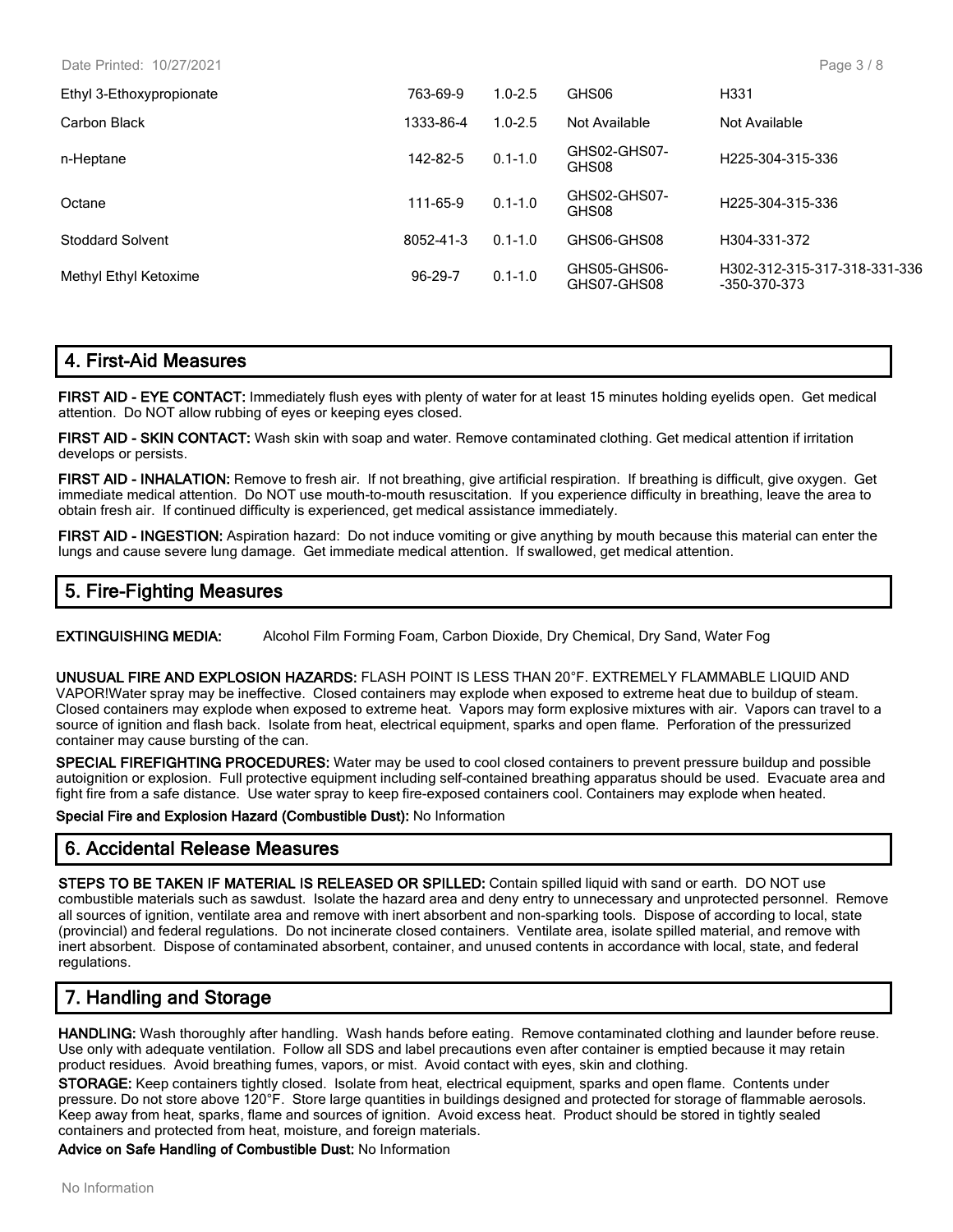## **8. Exposure Controls / Personal Protection**

| <b>Chemical Name</b>                             | CAS-No.        | Weight %<br>Less Than | <b>ACGIHTLV-</b><br><b>TWA</b> | <b>ACGIHTLV-</b><br><b>STEL</b> | <b>OSHA PEL-TWA</b>   | <b>OSHA PEL-</b><br><b>CEILING</b> |
|--------------------------------------------------|----------------|-----------------------|--------------------------------|---------------------------------|-----------------------|------------------------------------|
| Acetone                                          | 67-64-1        | 40.0                  | 250 ppm                        | $500$ ppm                       | $\overline{1000}$ ppm | N.E.                               |
| Propane                                          | 74-98-6        | 20.0                  | N.E.                           | N.E.                            | 1000 ppm              | N.E.                               |
| <b>Titanium Dioxide</b>                          | 13463-67-7     | 20.0                  | $10 \text{ mg/m}$              | N.E.                            | 15 mg/m3              | N.E.                               |
| Aliphatic Hydrocarbon                            | 64742-89-8     | 10.0                  | N.E.                           | N.E.                            | N.E.                  | N.E.                               |
| <b>Hydrotreated Light Distillate</b>             | 64742-47-8     | 10.0                  | N.E.                           | N.E.                            | N.E.                  | N.E.                               |
| Naphtha, Petroleum,<br><b>Hydrotreated Light</b> | 64742-49-0     | 10.0                  | N.E.                           | N.E.                            | N.E.                  | N.E.                               |
| n-Butane                                         | 106-97-8       | 10.0                  | N.E.                           | 1000 ppm                        | N.E.                  | N.E.                               |
| n-Butvl Acetate                                  | 123-86-4       | 10.0                  | 50 ppm                         | $150$ ppm                       | $150$ ppm             | N.E.                               |
| <b>Hydrous Magnesium Silicate</b>                | 14807-96-6     | 10.0                  | $2$ mg/m $3$                   | N.E.                            | N.E.                  | N.E.                               |
| Xylenes (o-, m-, p- Isomers)                     | 1330-20-7      | 10.0                  | $100$ ppm                      | $150$ ppm                       | $100$ ppm             | N.E.                               |
| Titanium Dioxide                                 | 1317-80-2      | 5.0                   | N.E.                           | N.E.                            | N.E.                  | N.E.                               |
| 1-Methoxy-2-Propyl Acetate                       | 108-65-6       | 5.0                   | N.E.                           | N.E.                            | N.E.                  | N.E.                               |
| <b>Barium Sulfate</b>                            | 7727-43-7      | 5.0                   | $5 \text{ mg/m}$               | N.E.                            | $15$ mg/m $3$         | N.E.                               |
| Dimethyl Carbonate                               | 616-38-6       | 5.0                   | N.E.                           | N.E.                            | N.E.                  | N.E.                               |
| Solvent Naphtha, Light Aromatic                  | 64742-95-6     | 5.0                   | N.E.                           | N.E.                            | N.E.                  | N.E.                               |
| Propylene Glycol Monobutyl<br>Ether              | 5131-66-8      | 5.0                   | N.E.                           | N.E.                            | N.E.                  | N.E.                               |
| Pigment Yellow 83                                | 5567-15-7      | 5.0                   | N.E.                           | N.E.                            | N.E.                  | N.E.                               |
| Ethylbenzene                                     | $100 - 41 - 4$ | 5.0                   | 20 ppm                         | N.E.                            | $100$ ppm             | N.E.                               |
| 1,2,4-Trimethylbenzene                           | 95-63-6        | 5.0                   | N.E.                           | N.E.                            | N.E.                  | N.E.                               |
| Ethyl 3-Ethoxypropionate                         | 763-69-9       | 5.0                   | N.E.                           | N.E.                            | N.E.                  | N.E.                               |
| Carbon Black                                     | 1333-86-4      | 5.0                   | $3$ mg/m $3$                   | N.E.                            | $3.5$ mg/m $3$        | N.E.                               |
| n-Heptane                                        | 142-82-5       | 1.0                   | $400$ ppm                      | 500 ppm                         | $500$ ppm             | N.E.                               |
| Octane                                           | 111-65-9       | 1.0                   | 300 ppm                        | N.E.                            | 500 ppm               | N.E.                               |
| <b>Stoddard Solvent</b>                          | 8052-41-3      | 1.0                   | $100$ ppm                      | N.E.                            | 500 ppm               | N.E.                               |
| Methyl Ethyl Ketoxime                            | 96-29-7        | 1.0                   | 10 ppm                         | N.E.                            | N.E.                  | N.E.                               |

#### **PERSONAL PROTECTION**

**ENGINEERING CONTROLS:** Use process enclosures, local exhaust ventilation, or other engineering controls to control airborne levels below recommended exposure limits. Use explosion-proof ventilation equipment. Provide general dilution of local exhaust ventilation in volume and pattern to keep TLV of hazardous ingredients below acceptable limits. Prevent build-up of vapors by opening all doors and windows to achieve cross-ventilation.

**RESPIRATORY PROTECTION:** A respiratory protection program that meets OSHA 1910.134 and ANSI Z88.2 requirements must be followed whenever workplace conditions warrant a respirator's use. A NIOSH/MSHA approved air purifying respirator with organic vapor cartridge or canister may be permissible under certain circumstances where airborne concentrations are expected to exceed exposure limits.

**SKIN PROTECTION:** Use gloves to prevent prolonged skin contact. Nitrile or Neoprene gloves may afford adequate skin protection.

**EYE PROTECTION:** Use safety eyewear designed to protect against splash of liquids.

**OTHER PROTECTIVE EQUIPMENT:** Refer to safety supervisor or industrial hygienist for further guidance regarding types of personal protective equipment and their applications.

**HYGIENIC PRACTICES:** Wash thoroughly with soap and water before eating, drinking or smoking. Remove contaminated clothing immediately and launder before reuse.

**Engineering Measures for Combustible Dust:** No Information

## **9. Physical and Chemical Properties**

| Appearance:                 | Aerosolized Mist           | <b>Physical State:</b>            | Liguid       |  |
|-----------------------------|----------------------------|-----------------------------------|--------------|--|
| Odor:                       | Solvent Like               | <b>Odor Threshold:</b>            | N.E.         |  |
| <b>Specific Gravity:</b>    | 0.778                      | pH:                               | N.A.         |  |
| Freeze Point, °C:           | N.D.                       | Viscosity:                        | N.D.         |  |
| <b>Solubility in Water:</b> | Slight                     | Partition Coefficient, n-octanol/ |              |  |
| Decomposition Temp., °C:    | N.D.                       | water:                            | N.D.         |  |
| Boiling Range, °C:          | 47.8 - 5,432               | <b>Explosive Limits, vol%:</b>    | $0.6 - 13.0$ |  |
| <b>Flammability:</b>        | <b>Supports Combustion</b> | Flash Point, °C:                  | -96          |  |
| <b>Evaporation Rate:</b>    | Slower than Ether          | Auto-Ignition Temp., °C:          | N.D.         |  |
| <b>Vapor Density:</b>       | Heavier than Air           | Vapor Pressure:                   | N.D.         |  |
|                             |                            |                                   |              |  |

(See "Other information" Section for abbreviation legend)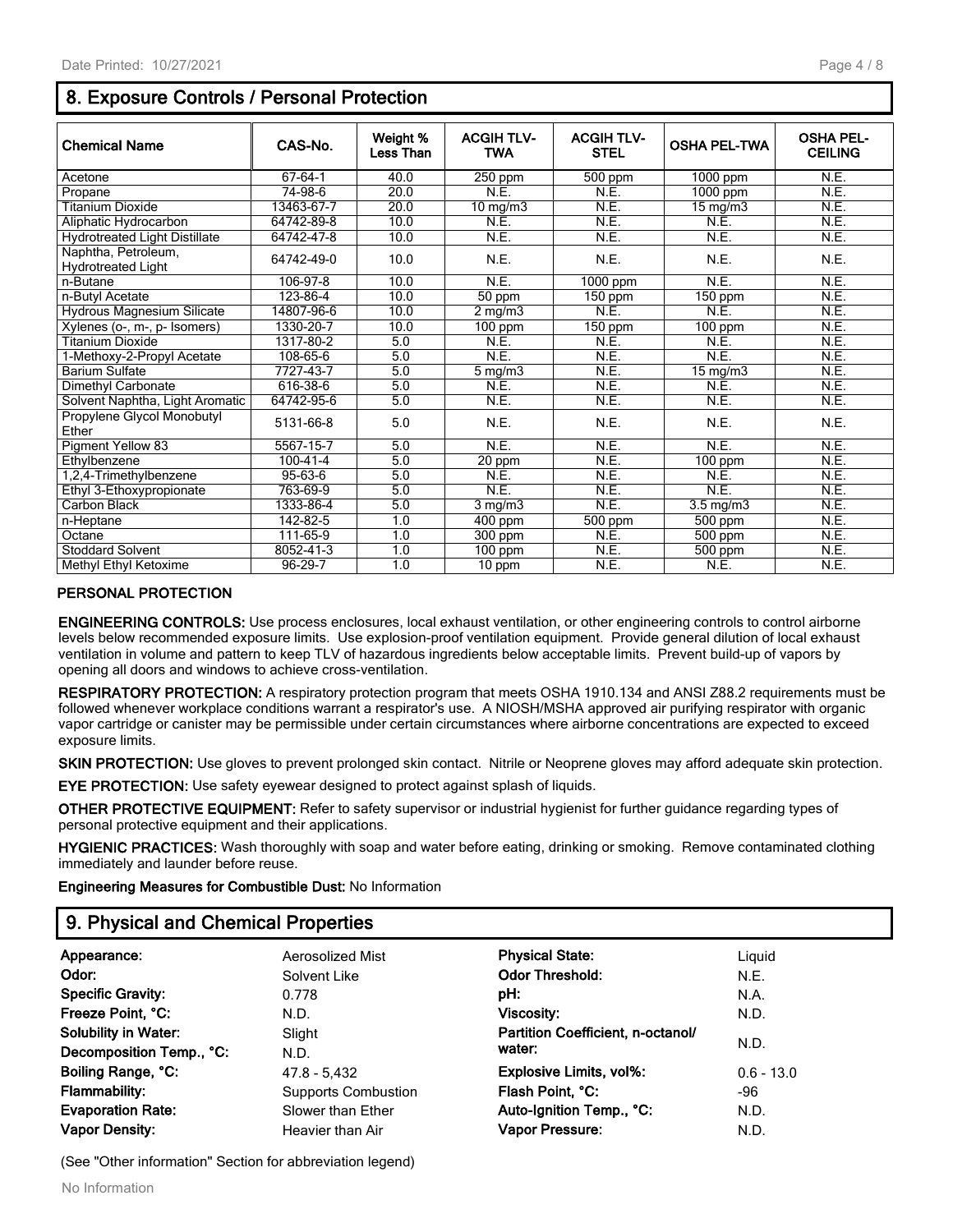## **10. Stability and Reactivity**

**Conditions to Avoid:** Avoid temperatures above 120°F (49°C). Avoid all possible sources of ignition.

**Incompatibility:** Incompatible with strong oxidizing agents, strong acids and strong alkalies.

**Hazardous Decomposition:** By open flame, carbon monoxide and carbon dioxide. When heated to decomposition, it emits acrid smoke and irritating fumes. Contains solvents which may form carbon monoxide, carbon dioxide, and formaldehyde.

**Hazardous Polymerization:** Will not occur under normal conditions.

**Stability:** This product is stable under normal storage conditions.

## **11. Toxicological Information**

#### **EFFECTS OF OVEREXPOSURE - EYE CONTACT:** Causes Serious Eye Irritation

#### **EFFECTS OF OVEREXPOSURE - SKIN CONTACT:** No Information

**EFFECTS OF OVEREXPOSURE - INHALATION:** Harmful if inhaled. High gas, vapor, mist or dust concentrations may be harmful if inhaled. Avoid breathing fumes, spray, vapors, or mist. High vapor concentrations are irritating to the eyes, nose, throat and lungs. Prolonged or excessive inhalation may cause respiratory tract irritation. Constituents of this product include crystalline silica dust which can cause silicosis, a form of progressive pulmonary fibrosis. Inhalable crystalline silica is listed by IARC as a group I carcinogen (lung) based on sufficient evidence in occupationally exposed humans and sufficient evidence in animals. Crystalline Silica is also listed by the NTP as a known human carcinogen. Constituents may also contain prismatic tremolite as an impurity, and sufficient exposure to respirable prismatic tremolite dust may cause serious lung problems.

#### **EFFECTS OF OVEREXPOSURE - INGESTION:** Harmful if swallowed.

**EFFECTS OF OVEREXPOSURE - CHRONIC HAZARDS:** May cause central nervous system disorder (e.g., narcosis involving a loss of coordination, weakness, fatigue, mental confusion, and blurred vision) and/or damage. High concentrations may lead to central nervous system effects (drowsiness, dizziness, nausea, headaches, paralysis, and blurred vision) and/or damage. Reports have associated repeated and prolonged occupational overexposure to solvents with permanent brain and nervous system damage. Overexposure to xylene in laboratory animals has been associated with liver abnormalities, kidney, lung, spleen, eye and blood damage as well as reproductive disorders. Effects in humans, due to chronic overexposure, have included liver, cardiac abnormalities and nervous system damage. Contains carbon black. Chronic inflammation, lung fibrosis, and lung tumors have been observed in some rats experimentally exposed for long periods of time to excessive concentrations of carbon black and several insoluble fine dust particles. Tumors have not been observed in other animal species (i.e., mouse and hamster) under similar circumstances and study conditions. Epidemiological studies of North American workers show no evidence of clinically significant adverse health effects due to occupational exposure to carbon black.

Carbon black is listed as a Group 2B-"Possibly carcinogenic to humans" by IARC and is proposed to be listed as A4- "not classified as a human carcinogen" by the American Conference of Governmental Industrial Hygienists. Significant exposure is not anticipated during brush application or drying. Risk of overexposure depends on duration and level of exposure to dust from repeated sanding of surfaces or spray mist and the actual concentration of carbon black in the formula. IARC lists Ethylbenzene as a possible human carcinogen (group 2B). Contains Titanium Dioxide. Titanium Dioxide is listed as a Group 2B-"Possibly carcinogenic to humans" by IARC. No significant exposure to Titanium Dioxide is thought to occur during the use of products in which Titanium Dioxide is bound to other materials, such as in paints during brush application or drying. Risk of overexposure depends on duration and level of exposure to dust from repeated sanding of surfaces or spray mist and the actual concentration of Titanium Dioxide in the formula. (Ref: IARC Monograph, Vol. 93, 2010)

**PRIMARY ROUTE(S) OF ENTRY:** Eye Contact, Ingestion, Inhalation, Skin Absorption, Skin Contact

## **ACUTE TOXICITY VALUES The acute effects of this product have not been tested. Data on individual components are tabulated below:**

| CAS-No.       | <b>Chemical Name</b>                   | Oral LD50        | Dermal LD50         | <u>Vapor LC50</u> |
|---------------|----------------------------------------|------------------|---------------------|-------------------|
| 67-64-1       | Acetone                                | 5800 mg/kg Rat   | >15700 mg/kg Rabbit | 50.1 mg/L Rat     |
| 13463-67-7    | <b>Titanium Dioxide</b>                | >10000 mg/kg Rat | 2500 mg/kg          | N.E.              |
| 64742-89-8    | Aliphatic Hydrocarbon                  | N.E.             | 3000 mg/kg Rabbit   | N.E.              |
| 64742-47-8    | <b>Hydrotreated Light Distillate</b>   | >5000 mg/kg Rat  | >2000 mg/kg Rabbit  | >5000 mg/L Rat    |
| 64742-49-0    | Naphtha, Petroleum, Hydrotreated Light | >5000 mg/kg Rat  | >3160 mg/kg Rabbit  | >4951 mg/L Rat    |
| 106-97-8      | n-Butane                               | N.E.             | N.E.                | 658 mg/L Rat      |
| 123-86-4      | n-Butyl Acetate                        | 10768 mg/kg Rat  | >17600 mg/kg Rabbit | > 21 mg/L Rat     |
| 14807-96-6    | Hydrous Magnesium Silicate             | 6000             | N.E.                | 30                |
| 1330-20-7     | Xylenes (o-, m-, p- Isomers)           | 3500 mg/kg Rat   | >4350 mg/kg Rabbit  | 29.08 mg/L Rat    |
| 108-65-6      | 1-Methoxy-2-Propyl Acetate             | 8532 mg/kg Rat   | >5000 mg/kg Rabbit  | 16 mg/L Rat       |
| 7727-43-7     | <b>Barium Sulfate</b>                  | 307000 mg/kg Rat | N.E.                | N.E.              |
| 616-38-6      | Dimethyl Carbonate                     | 13000 mg/kg Rat  | >5000 mg/kg Rabbit  | >5.36 mg/L Rat    |
| 64742-95-6    | Solvent Naphtha, Light Aromatic        | 8400 mg/kg Rat   | >2000 mg/kg Rabbit  | N.E.              |
| 5131-66-8     | Propylene Glycol Monobutyl Ether       | 1900 mg/kg Rat   | >2000 mg/kg Rat     | N.E.              |
| 5567-15-7     | <b>Pigment Yellow 83</b>               | >1750 mg/kg Rat  | N.E.                | N.E.              |
| 100-41-4      | Ethylbenzene                           | 3500 mg/kg Rat   | 15400 mg/kg Rabbit  | 17.4 mg/L Rat     |
| $95 - 63 - 6$ | 1,2,4-Trimethylbenzene                 | 3280 mg/kg Rat   | >3160 mg/kg Rabbit  | 18 mg/L Rat       |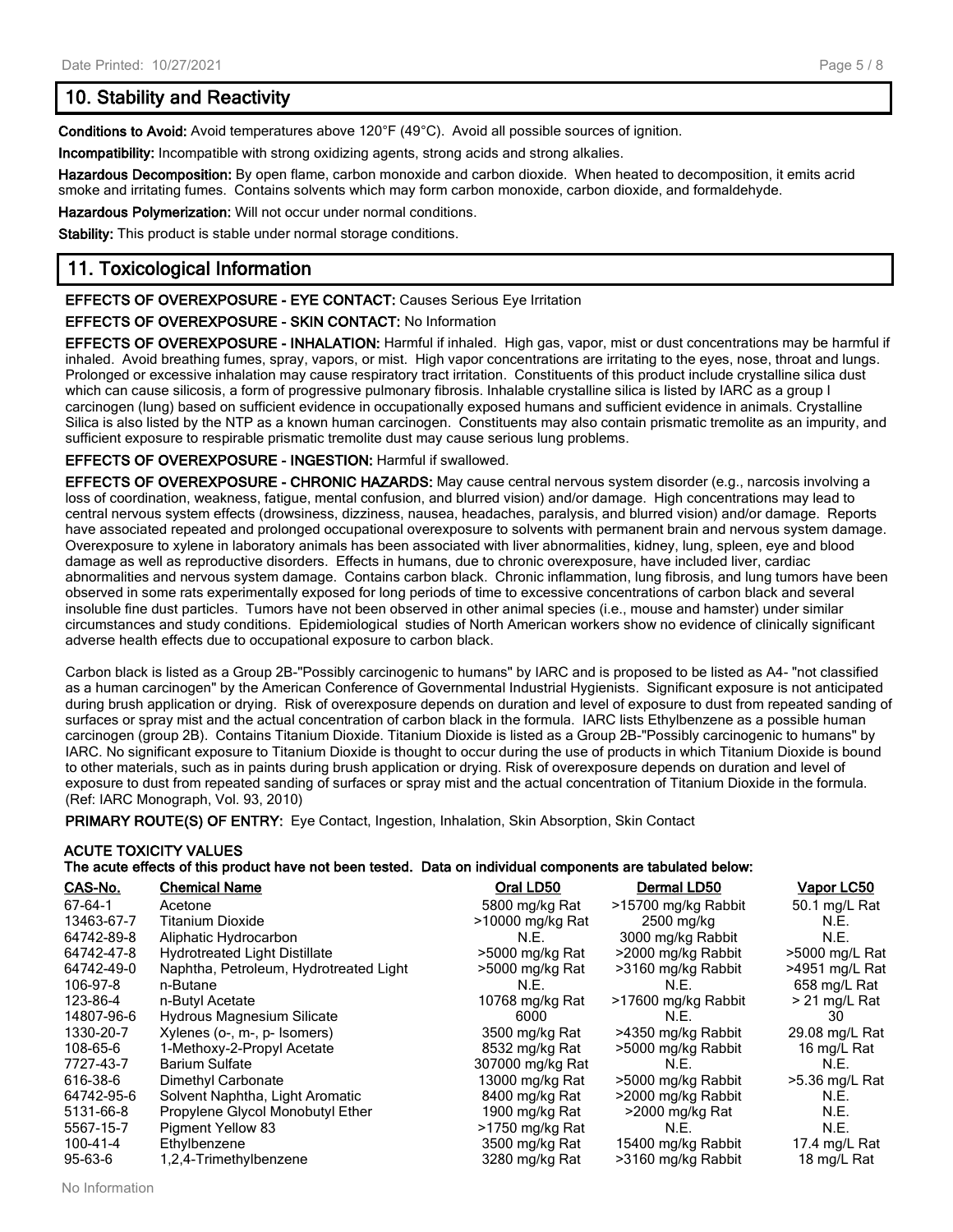| 763-69-9  | Ethyl 3-Ethoxypropionate |  |
|-----------|--------------------------|--|
| 1333-86-4 | Carbon Black             |  |
| 142-82-5  | n-Heptane                |  |
| 111-65-9  | Octane                   |  |
| 8052-41-3 | <b>Stoddard Solvent</b>  |  |
| $96-29-7$ | Methyl Fthyl Ketoxime    |  |

#### 5000 mg/kg Rat >9500 mg/kg Rabbit >5.96 mg/L Rat  $15400$  mg/kg Rat N.E. N.E. N.E. 142. N.E. 3000 mg/kg Rabbit  $\ge$  73.5 mg/L Rat N.E. 11.5. N.E. 24.88 mg/L Rat<br>11.5.5 mg/L Rat >3000 mg/kg Rabbit >5.5 mg/L Rat >3000 mg/kg Rabbit >5.5 mg/L Rat 930 mg/kg Rat 1100 mg/kg Rabbit >4.83 mg/L Rat

Page 6 / 8

N.E. - Not Established

## **12. Ecological Information**

**ECOLOGICAL INFORMATION:** Product is a mixture of listed components.

## **13. Disposal Information**

**DISPOSAL INFORMATION:** Do not incinerate closed containers. This product as supplied is a USEPA defined ignitable hazardous waste. Dispose of unusable product as a hazardous waste (D001) in accordance with local, state, and federal regulation. EPA Hazardous Waste Number (RCRA): D005 (Barium). Dispose of in accordance with U.S. EPA 40 CFR 262 for concentrations at or above the Regulatory level. Regulatory level- 100.0 mg/L.

## **14. Transport Information**

| <b>UN Number:</b>            | Domestic (USDOT) | International (IMDG) | Air (IATA)          | <b>TDG (Canada)</b> |
|------------------------------|------------------|----------------------|---------------------|---------------------|
|                              | N.A.             | 1950                 | 1950                | N.A.                |
| <b>Proper Shipping Name:</b> | Aerosols         | Aerosols             | Aerosols, flammable | Aerosols            |
| <b>Hazard Class:</b>         | N.A.             | 2                    | 2.1                 | N.A.                |
| <b>Packing Group:</b>        | N.A.             | N.A.                 | N.A.                | N.A.                |
| <b>Limited Quantity:</b>     | Yes              | Yes                  | Yes                 | Yes                 |

## **15. Regulatory Information**

## **U.S. Federal Regulations:**

#### **CERCLA - SARA Hazard Category**

This product has been reviewed according to the EPA 'Hazard Categories' promulgated under Sections 311 and 312 of the Superfund Amendment and Reauthorization Act of 1986 (SARA Title III) and is considered, under applicable definitions, to meet the following categories:

Gas under pressure, Carcinogenicity, Respiratory or Skin Sensitization, Serious eye damage or eye irritation, Specific target organ toxicity (single or repeated exposure), Germ cell mutagenicity

#### **SARA Section 313**

This product contains the following substances subject to the reporting requirements of Section 313 of Title III of the Superfund Amendment and Reauthorization Act of 1986 and 40 CFR part 372:

| <b>Chemical Name</b>         | CAS-No.       |
|------------------------------|---------------|
| Xylenes (o-, m-, p- Isomers) | 1330-20-7     |
| <b>Barium Sulfate</b>        | 7727-43-7     |
| Pigment Blue 15              | 147-14-8      |
| Ethylbenzene                 | 100-41-4      |
| 1,2,4-Trimethylbenzene       | $95 - 63 - 6$ |
| Aluminum Oxide               | 1344-28-1     |
| Pigment Green 7              | 1328-53-6     |
| Barite (Ba(SO4))             | 13462-86-7    |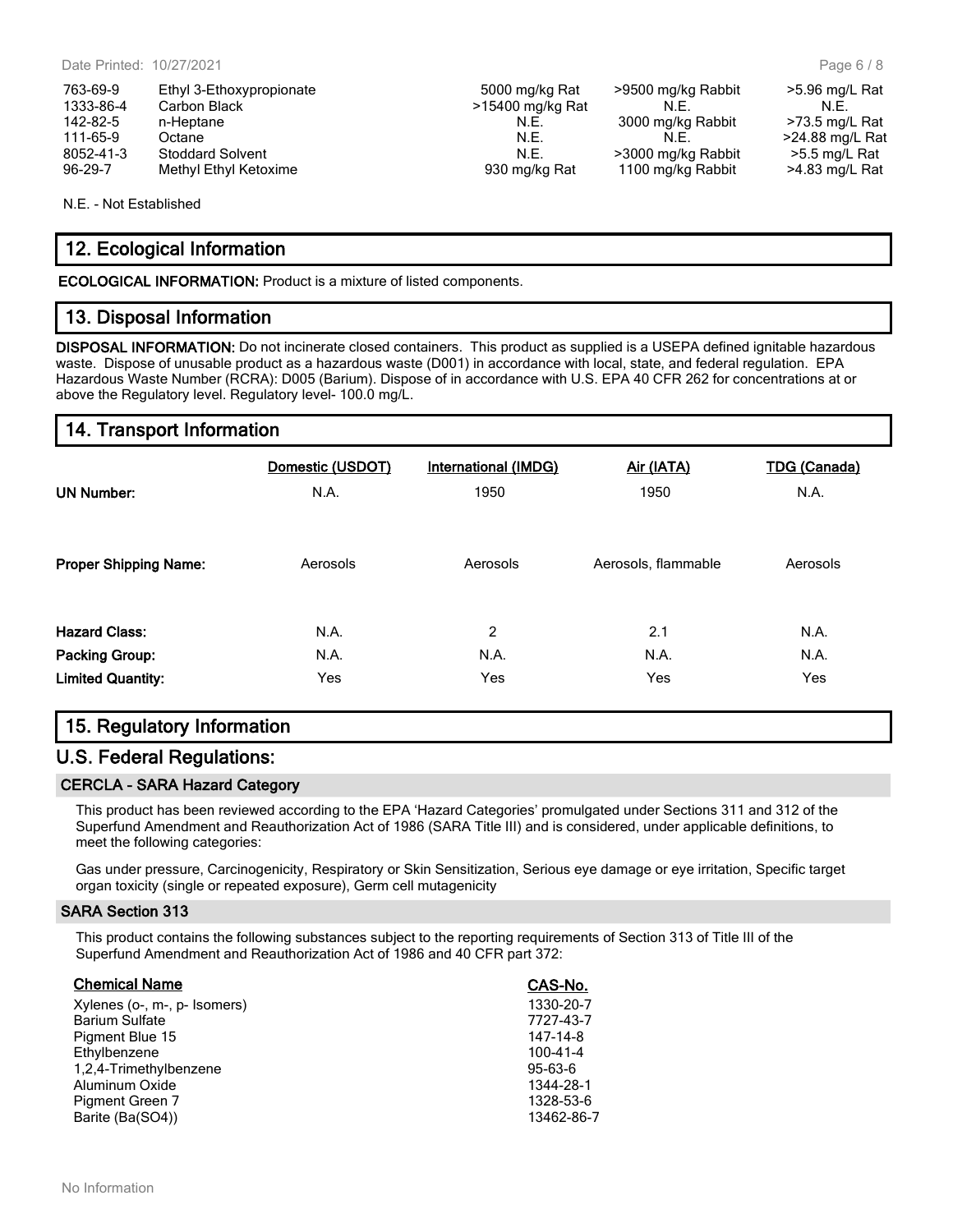#### **Toxic Substances Control Act**

This product contains the following chemical substances subject to the reporting requirements of TSCA 12(b) if exported from the United States:

#### **Chemical Name CAS-No.**

Castor oil, sulfated, sodium salt 68187-76-8

## **U.S. State Regulations:**

#### **California Proposition 65**

WARNING: **WARNING:** Cancer and Reproductive Harm - www.P65Warnings.ca.gov.

## **16. Other Information**

| <b>HMIS RATINGS</b><br>Health:          | $2^*$ | Flammability:                          | 4 | <b>Physical Hazard:</b>                                                                                                                                     | 0 | х<br><b>Personal Protection:</b> |  |
|-----------------------------------------|-------|----------------------------------------|---|-------------------------------------------------------------------------------------------------------------------------------------------------------------|---|----------------------------------|--|
| <b>NFPA RATINGS</b><br>Health:          | 2     | <b>Flammability:</b>                   | 4 | Instability:                                                                                                                                                | 0 |                                  |  |
|                                         |       | <b>Maximum Incremental Reactivity:</b> |   | 0.94                                                                                                                                                        |   |                                  |  |
| 10/27/2021<br><b>SDS REVISION DATE:</b> |       |                                        |   |                                                                                                                                                             |   |                                  |  |
| <b>REASON FOR REVISION:</b>             |       |                                        |   | <b>Product Composition Changed</b><br>Substance and/or Product Properties Changed in<br>Section(s):<br>02 - Hazard Identification<br>16 - Other Information |   |                                  |  |

**Legend:** N.A. - Not Applicable, N.D. - Not Determined, N.E. - Not Established

Rust-Oleum Corporation believes, to the best of its knowledge, information and belief, the information contained herein to be accurate and reliable as of the date of this safety data sheet. However, because the conditions of handling, use, and storage of these materials are beyond our control, we assume no responsibility or liability for personal injury or property damage incurred by the use of these materials. Rust-Oleum Corporation makes no warranty, expressed or implied, regarding the accuracy or reliability of the data or results obtained from their use. All materials may present unknown hazards and should be used with caution. The information and recommendations in this material safety data sheet are offered for the users' consideration and examination. It is the responsibility of the user to determine the final suitability of this information and to comply with all applicable international, federal, state, and local laws and regulations.